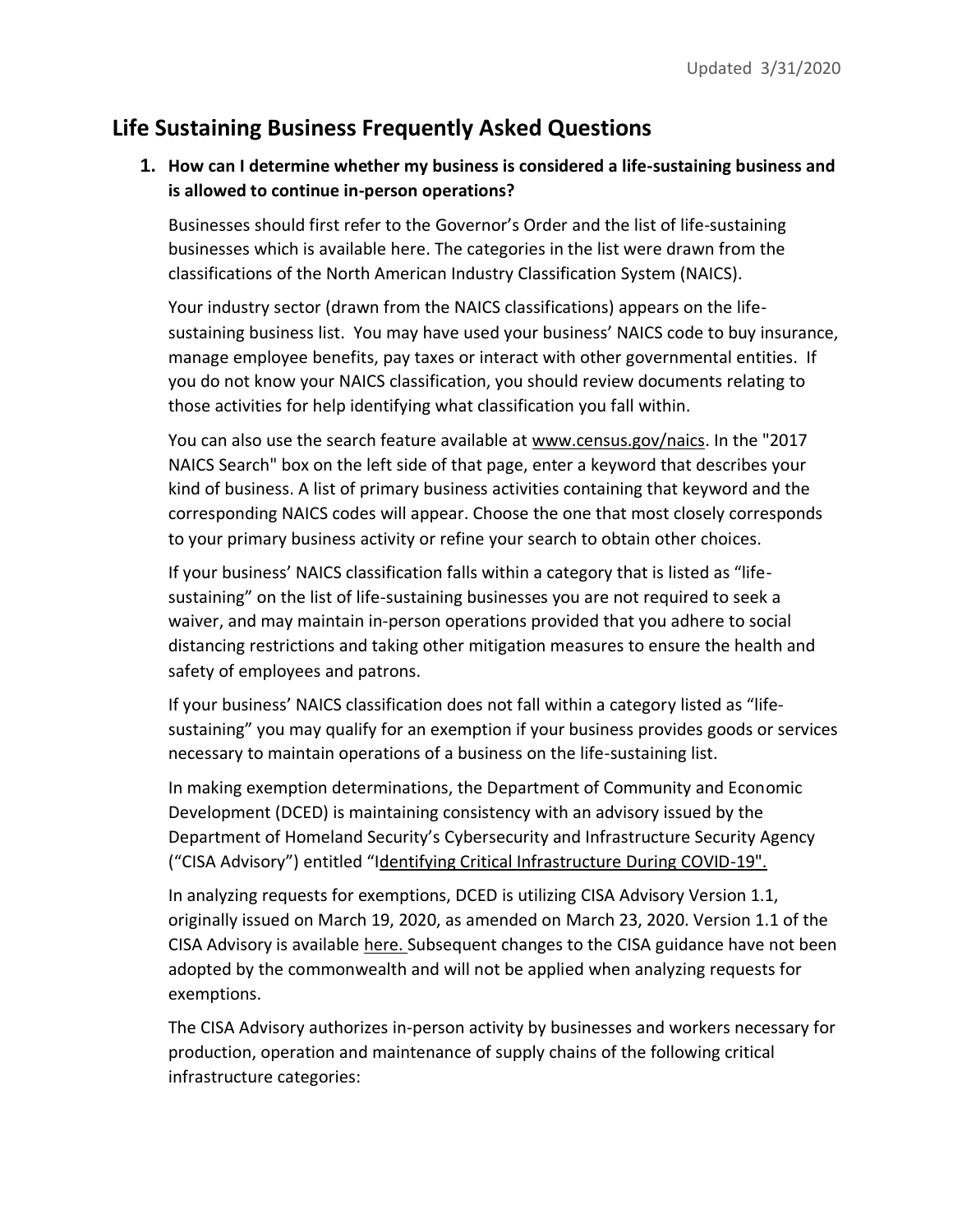- o materials and products needed for medical supply chains,
- o essential transportation,
- o energy,
- o essential communications,
- o food and agriculture,
- o chemical manufacturing
- o nuclear facilities,
- o the operation of dams, water and wastewater treatment,
- o emergency services, and
- o the defense industrial base.

Please note that exemptions for these activities will only be granted to the extent that they are providing a good or service directly to a critical infrastructure category, as opposed to non-critical operations that may broadly fit within these categories.

### **2. Who may want an exemption?**

Any business that does not fall within a category listed as "life-sustaining" on the list of life sustaining businesses, but which provides goods or services necessary to maintain operations at a business on the life-sustaining list or in one of the critical infrastructure categories outlined in the CISA Advisory should request an exemption.

## **3. Are businesses allowed to continue in-person operations while requesting an exemption?**

Businesses that have requested an exemption should comply with the Governor's Order and suspend in-person operations until an exemption is approved and provided.

### **4. How does a business request an exemption?**

The easiest and quickest way to submit an exemption request to use the [online portal](https://expressforms.pa.gov/apps/pa/DCED/Waiver-process-keeping-physical-locations-open) available at the Department of Community and Economic Development website.

### **5. What should be included in the exemption request?**

Businesses seeking an exemption as part of the supply chain or as necessary to support life-sustaining business should include a detailed narrative of their role in the supply chain of goods or services, including the category of critical infrastructure or life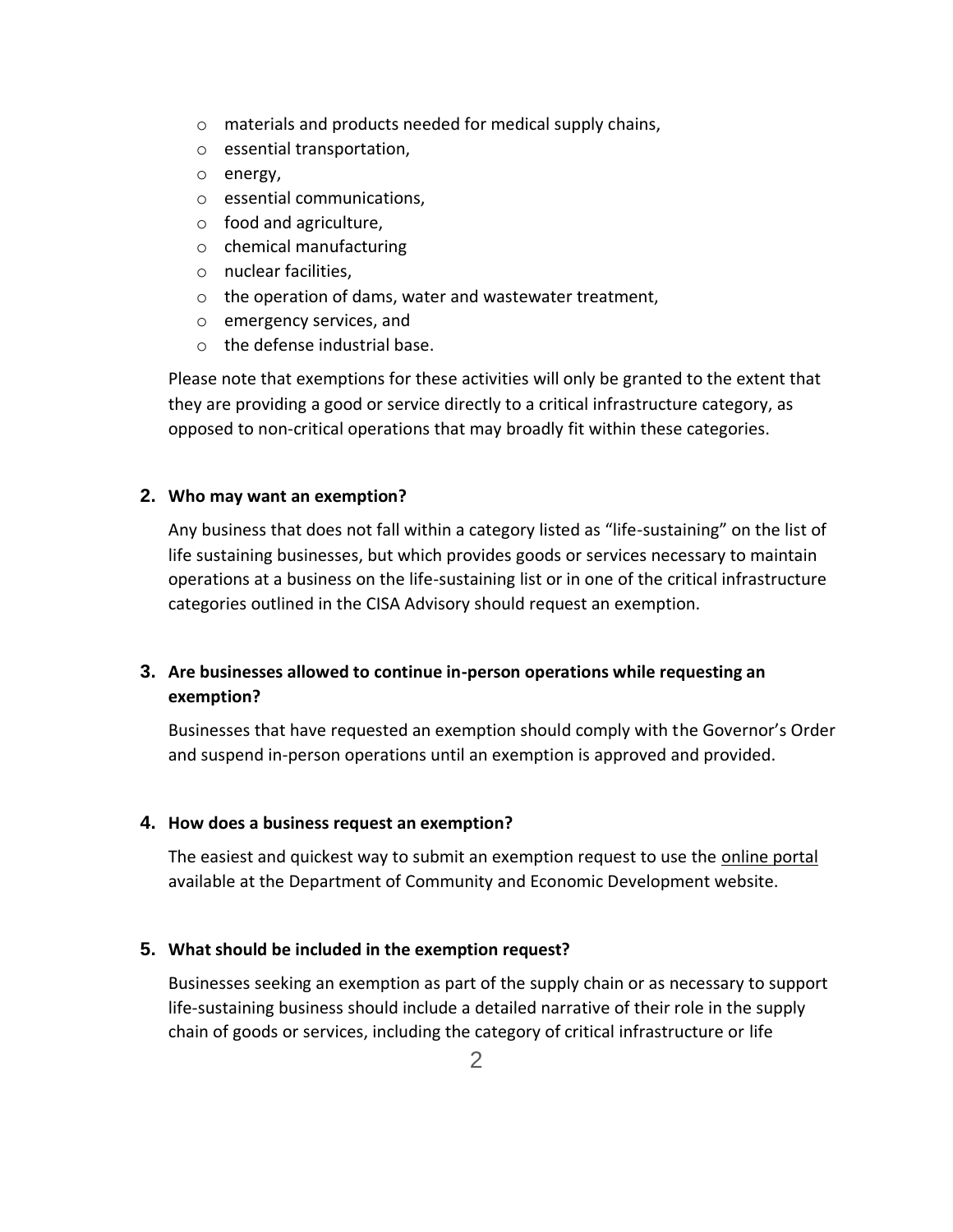sustaining business to which they provide goods or services, the extent of their activity which this category comprises, and specific examples of critical or life sustaining infrastructure businesses or sectors with which the applicant business has contracts, etc.

### **6. How long will it take to get a decision on a submitted exemption?**

DCED has received a high volume of waiver requests and is processing waivers as rapidly as possible.

## **7. My business is in a category allowed to maintain in-person operations, or I was granted an exemption, what should I do to keep employees safe?**

All businesses that are maintaining in-person operations must follow social distancing and COVID-19 mitigation guidance provided by the PA Department of Health and CDC and ensure that there are no gatherings larger than 10 people as recommended by the CDC.

## **8. If a business is classified as non-life-sustaining, but has the ability to operate remotely, must the business close down?**

Non-life-sustaining businesses may continue to operate remotely virtually or by telework (i.e. working from home) conducted individually, and in doing so must follow the social distancing and other COVID-19 mitigation guidance provided by the Pennsylvania Department of Health and CDC.

## **9. Local political units were absent from the list. Should municipalities suspend in-person operations?**

Local political units are not required to suspend in-person operations but should curtail in-person operations to the extent practicable and follow COVID-19 mitigation guidance provided by the Pennsylvania Department of Health and the CDC. All decisions should appropriately balance public safety while ensuring the continued delivery of critical infrastructure services and functions.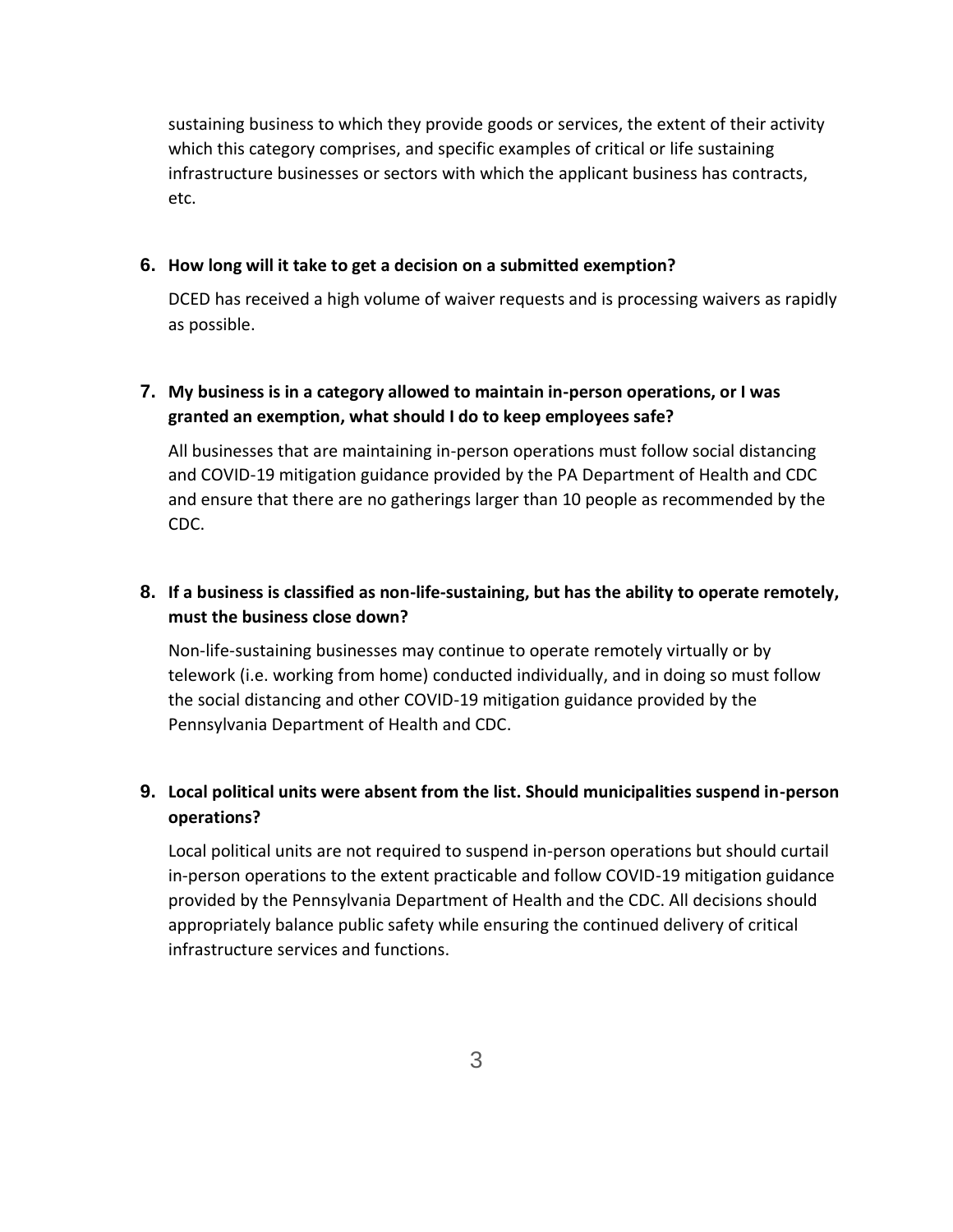## **Common Enforcement Questions**

## **10.If a business has been granted an exemption, how can the business demonstrate that fact to an enforcement agency?**

Businesses approved for an exemption will receive written confirmation, which they may share with an enforcement agency to confirm authorization to maintain operations.

## **11.How will this order be enforced? Will there be warnings before fines or other enforcement actions?**

The closure of non-life sustaining businesses is a measure that has been taken to control the spread of a communicable disease, COVID-19, and has been ordered by the Governor and the Secretary of Health. The closures are enforceable through criminal penalties, under the Disease Control and Prevention Law of 1955 and the Administrative Code of 1929.

While other criminal penalties in those laws, as well as under the Crimes Code and the Liquor Code, may apply, the following are the most directly applicable provisions for enforcement of the Orders: 71 P. S. § 1409 and 35 P.S. § 521.20(a).

We strive to ensure enforcement of the orders will be consistent throughout the Commonwealth. We also expect that any discipline for violation of the orders will be progressive discipline that begins with a warning to any suspected violator. Furthermore, enforcement should be prioritized to focus on businesses where people congregate.

## **12.How should municipalities and local governments exercise their enforcement authority in supporting the Governor's order?**

State and local officials should use best judgment in exercising their authorities and issuing implementation directives and guidance. Similarly, critical infrastructure industry partners must use best judgment, informed by the list and CISA Advisory to ensure continued operations of critical infrastructure services and functions. All such decisions should appropriately balance public health and safety while ensuring the continued delivery of critical infrastructure services and functions.

## **Common Questions About General Business Categories**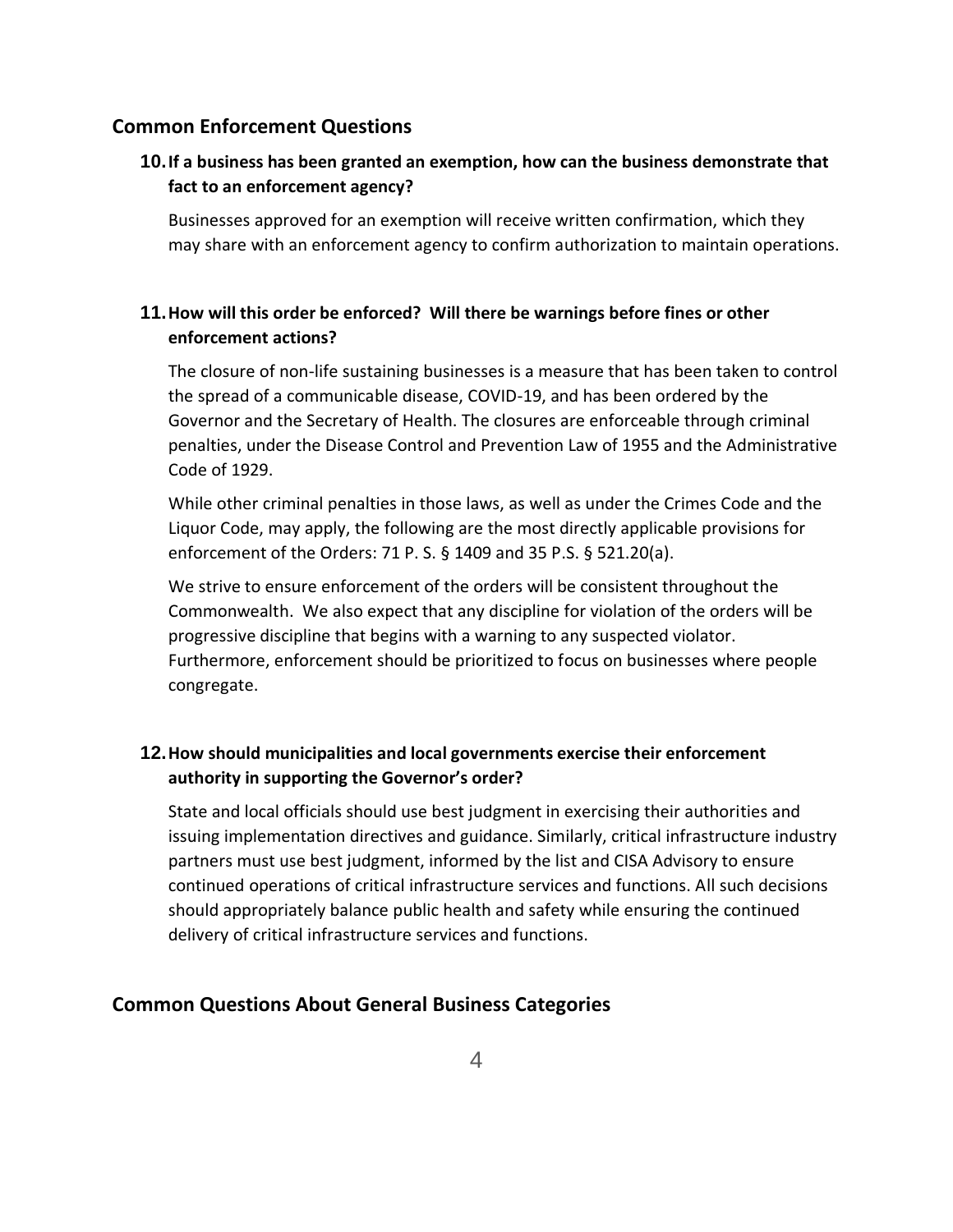**13.May non-life sustaining business which are required to suspend in-person operations retain essential personnel to process payroll and insurance claims, maintain security, and engage in similar limited measures on an occasional basis?**

Yes, but telework (i.e. working from home) should be employed whenever possible, and social distancing must be observed.

## **14.I requested an exemption, and specifically referenced the portion of my business that supports the health care industry. Does my exemption apply to all my activities?**

No. If you received an exemption in response to a request in which you specifically identified a particular element of your business as essential to health care or another life-sustaining operation, that waiver only relates to those activities that you specifically identified.

### **15. May businesses continue fulfilling mail orders/online orders?**

In-person public facing locations must be suspend in-person operations. Mail order and online fulfilment may continue with essential staff but telework should be employed whenever possible, and social distancing must be observed.

## **16.I am a contractor engaging in emergency repairs who received an exemption or was told that I do not require an exemption. May I perform non-essential work?**

Your exemption, or general authority to conduct emergency repairs, is limited to performing those tasks necessary to provide repair services to customers. No new construction or non-emergency rehabilitation or remodeling may be performed.

## **17.I have a "one person" operation that operates out of my home, with no customer access or physical facility. Must I seek an exemption?**

No. You may continue to work as you have no physical location. In-home businesses should suspend any in-person elements in which customers must come to the home business, unless engaged in life-sustaining business.

**18.If a manufacturing business is in a classification that is not to maintain in-person operations, but is in the process of converting to a manufacturing process that is**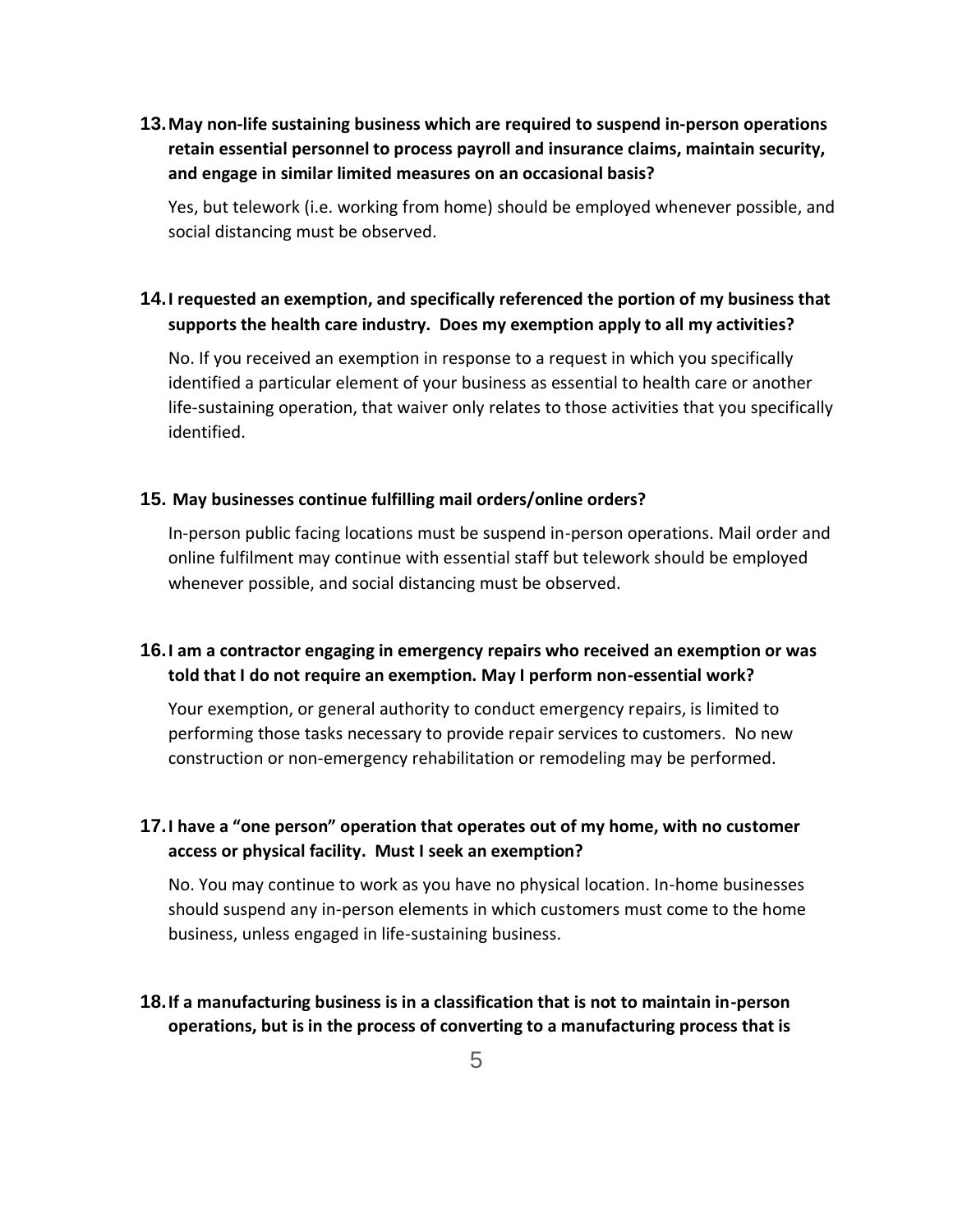## **authorized to maintain in-person operations in order to address COVID-19, what should they do?**

Businesses not clearly in a category authorized to maintain in-person operations according to the list and [CISA Advisorys](https://www.cisa.gov/sites/default/files/publications/CISA_Guidance_on_the_Essential_Critical_Infrastructure_Workforce_508C_0.pdf)hould request an exemption. In this particular circumstance, please note in the exemption request that the facility is transferring operations to a life-sustaining function, and the Department of Community and Economic Development will communicate with you about next steps. Please note that you may be denied an exemption until DCED can confirm your desire and ability to transfer to a life-sustaining function.

## **Common Questions About Specific Business Categories**

### **19. May I complete my customer's residential construction project?**

Residential construction projects that are substantially complete may continue to completion. Projects that are "substantially completed" are those projects that have been issued a final occupancy permit. For all other residential construction projects limited activities may continue to the extent necessary to stabilize the site, temporarily prevent weather damage, or make emergency repairs only. No new residential construction or non-emergency rehabilitation projects may be started.

### **20.Are childcare programs required to suspend in-person operations?**

Childcare programs in Pennsylvania must suspend in-person operations unless they meet one of the following criteria:

- o A Family Child Care Home;
- o A Group Child Care Home operating in a residence;
- o A Child Care Center or Group Child Care Home operating outside a residence that has received a [Waiver](https://gcc01.safelinks.protection.outlook.com/?url=https%3A%2F%2Fwww.pakeys.org%2Fwp-content%2Fuploads%2F2020%2F03%2FExemption-of-Directive-to-Temporarily-Close.03182020-fillable.pdf&data=02%7C01%7Ctrcampanin%40pa.gov%7C876d95c21e1948be516008d7d0ddc824%7C418e284101284dd59b6c47fc5a9a1bde%7C0%7C0%7C637207524231835359&sdata=%2B2%2BwY5VemF8tjWtiaNpDp0w79mNCBpZYEOtqcpLh8%2Bc%3D&reserved=0) to provide care for children of employees of life-sustaining businesses from the Department of Human Services, Office of Child Development and Early Learning; or,
- $\circ$  A Part-day school age program that has received a waiver to remain open from the Department of Community and Economic Development, available [here.](https://gcc01.safelinks.protection.outlook.com/?url=https%3A%2F%2Fexpressforms.pa.gov%2Fapps%2Fpa%2FDCED%2FWaiver-process-keeping-physical-locations-open&data=02%7C01%7Ctrcampanin%40pa.gov%7C876d95c21e1948be516008d7d0ddc824%7C418e284101284dd59b6c47fc5a9a1bde%7C0%7C0%7C637207524231835359&sdata=sMMFUeNjTnOTXfHxkmrY51yz57E7UAvbzdWxrpWgxB0%3D&reserved=0)

A map of child care programs approved to operate in Pennsylvania is available [here.](https://www.dhs.pa.gov/providers/Providers/Pages/Coronavirus-Child-Care.aspx)

### **21.May hotels and motels maintain in-person operations?**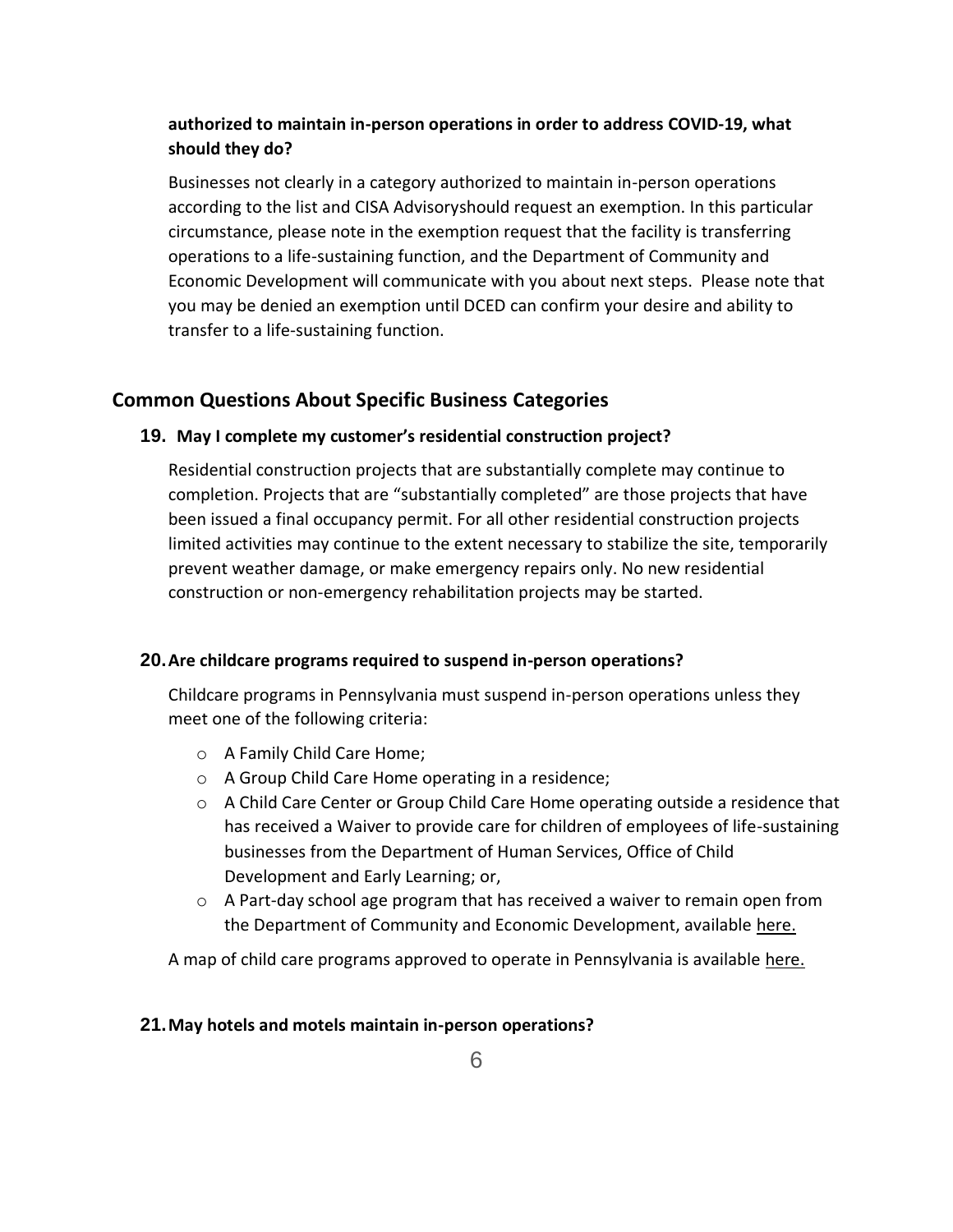Hotels and motels are not required to suspend in-person operations. Hotels may not operate any dine-in food services; all food services must be a takeout or delivery only option.

## **22.May restaurants, bars, breweries, distillers and wineries continue to provide to-go sales of alcohol?**

All restaurants, bars, breweries, distillers and wineries should continue to adhere to PLCB guidance. Currently to-go and delivery sales are authorized but licensees may not allow the service or consumption of food or alcohol on the licensed premises. PLCB licensees should check the PLCB website for further updates.

#### **23.May notary and title services maintain in-person operations?**

Notary and title offices may maintain in-person operations only as required to allow notaries and title service providers to participate in court functions deemed essential by a president judge per the Pennsylvania Supreme Court's order of March 18, 2020, or similar federal court directive. Notaries and title service providers may access their offices to effectuate such functions and directives; or for healthcare-related matters.

Notaries may also provide services utilizing audio-visual technology as an alternative to in-person operation in limited circumstances where authorized by guidance issued by the Pennsylvania Department of State.

#### **24.May law offices maintain in-person operations?**

Law offices may maintain in-person operations only as required to allow attorneys to participate in court functions deemed essential by a president judge per the Pennsylvania Supreme Court's order of March 18, 2020, or similar federal court directive, and lawyers may access their offices to effectuate such functions and directives.

#### **25.May bail bondsmen maintain in-person operations?**

Bail bond offices may maintain in-person operations only as required to allow bail bondsman to participate in court functions deemed essential by a president judge per the Pennsylvania Supreme Court's order of March 18, 2020, or similar federal court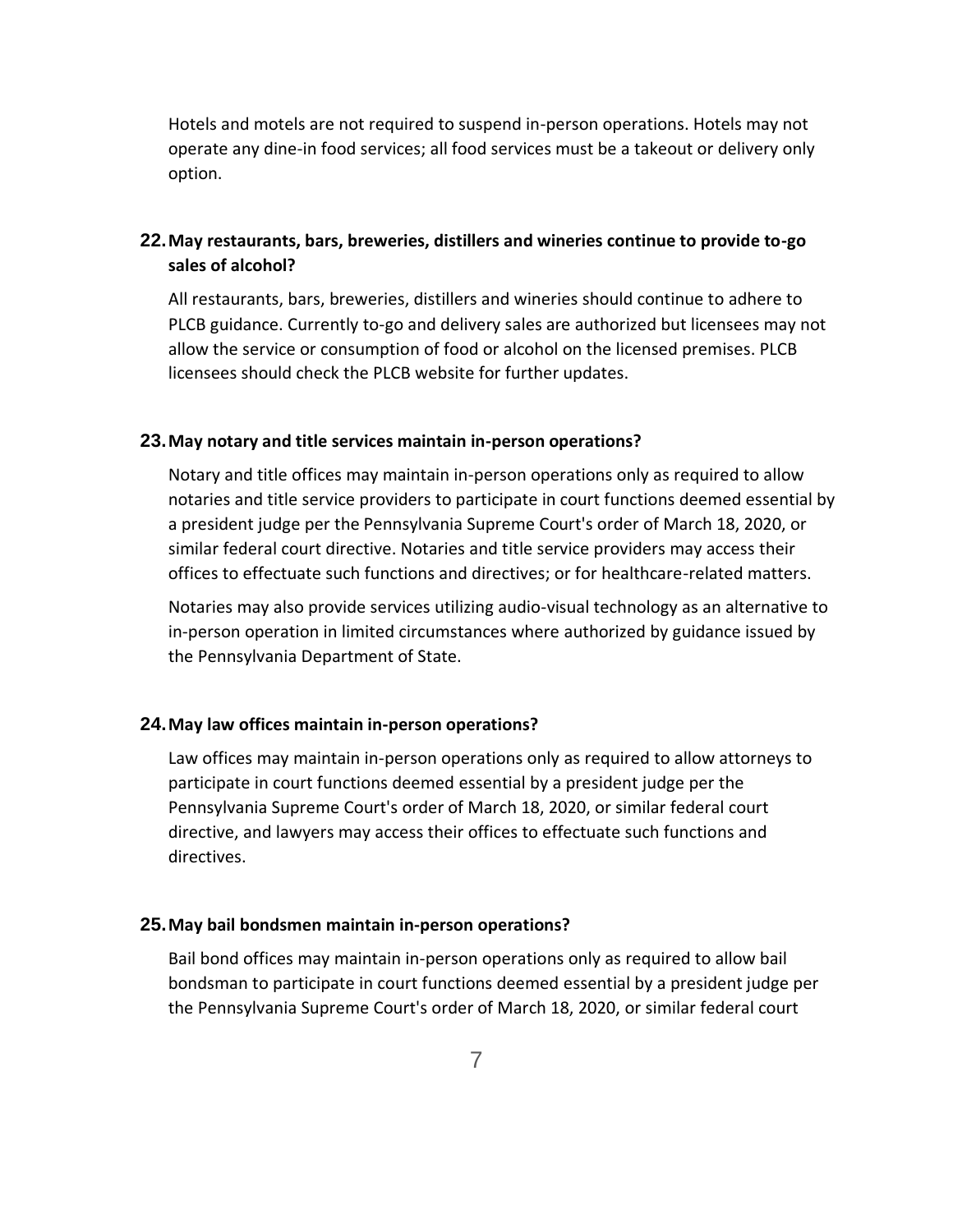directive, and bail bondsmen may access their offices to effectuate such functions and directives.

#### **26.May pet stores offer in-person ancillary services, such as grooming or training?**

No, pet stores may remain open solely to sell pet supplies or provide veterinary services. Pet stores with kennels and pet boarding operations may maintain in-person operations related to these services.

#### **27.May appliance stores maintain in-person operations?**

Appliance stores may not maintain in-person sales operations either at their physical locations or off-site, but in-home emergency repairs may continue. See also the notes as to cell phone sale and repair stores below.

### **28.I operate a golf course, what in-person operations may continue?**

Please be aware that Golf Courses are "amusement and recreation activities," and must suspend in-person operations per the Industry Operation Guidance. Nevertheless, some activities at golf courses, such as landscape maintenance and other "services to building and dwellings" may continue operations only as necessary to prevent deterioration of property condition.

#### **29.May sporting goods, hunting, fishing and tackle stores maintain in-person operations?**

Sporting goods stores, hunting fishing and tackle stores may not maintain in-person operations but may maintain self-service operations.

#### **30.May bicycle sale and repair shops maintain in-person operations?**

Bike shops may not maintain in-person sales, but repair work may continue.

#### **31.May firearm dealers maintain in-person operations?**

Firearms dealers may operate physical businesses on a limited basis to complete only the portions of a sale/transfer that must be conducted in-person under the law, subject to the following restrictions: 1) all such sale/transfers will be conducted by individual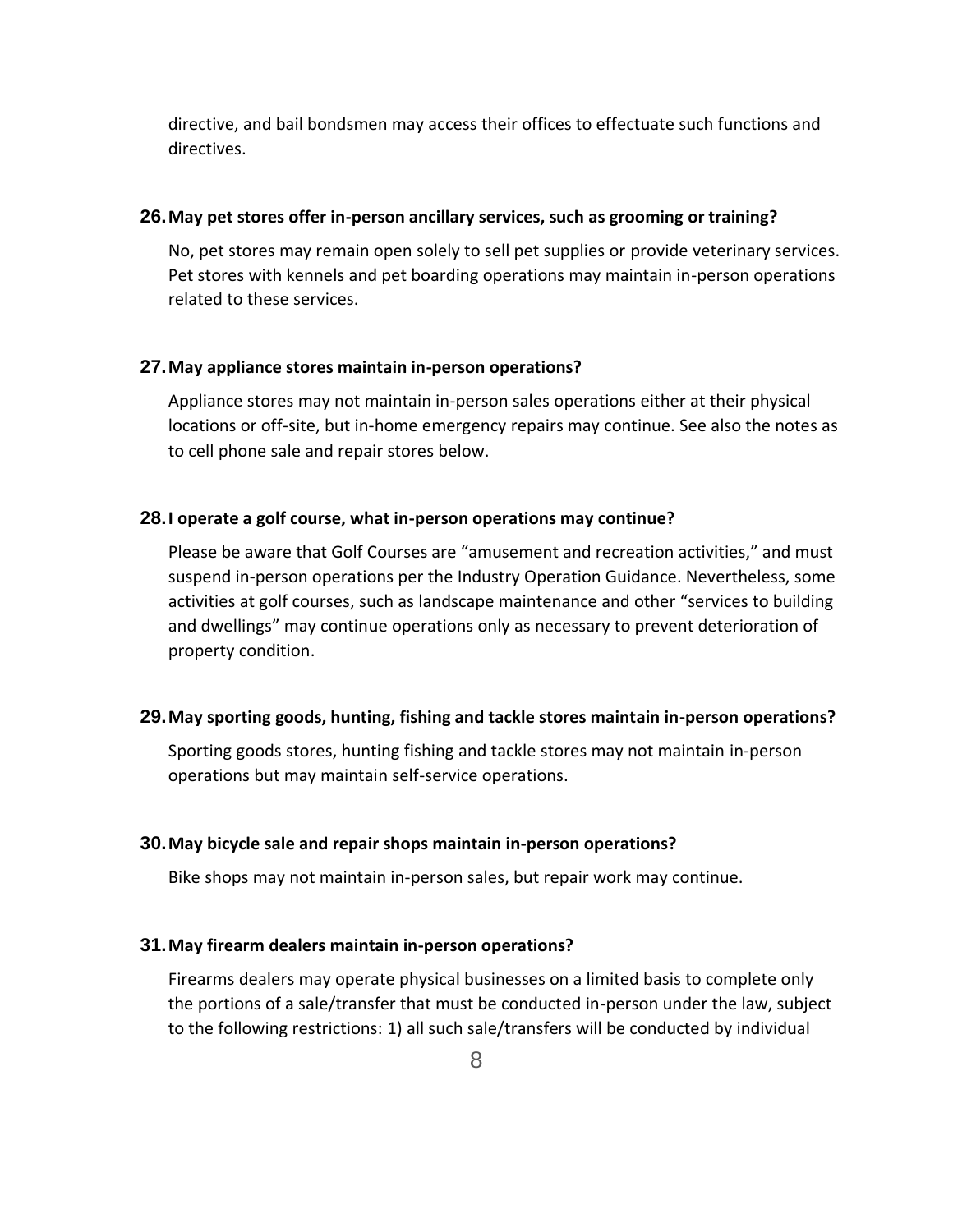appointment during limited hours only so as to minimize social interactions and congregating of persons; 2) the dealer will comply with social distancing, sanitization of applicable area between appointments, and other mitigation measures to protect its employees and the public.

#### **32.May cell phone sale and repair stores maintain in-person operations?**

Cell phone repair stores may continue to repair cell phones and similar household goods. Electronics and appliance stores and sales kiosks must suspend in-person operations per the Governor's and Secretary's orders.

#### **33.May long-term care providers continue in-person operations?**

Yes, all long-term care entities are life-sustaining and are permitted to maintain inperson operations as an individual and family service.

### **34.May car dealerships maintain in-person operations?**

Automobile dealers may not continue physical sale and leasing operations, but certain activities at automobile dealers, such as repairs to passenger and commercial vehicles, may continue. New and used sales at automobile dealerships are not permitted. With respect to online sales, any business that has the ability to operate remotely and provide sales via internet can operate.

However, unless necessary paperwork was completed prior to vehicle dealerships having been declared non-life sustaining, a dealership cannot complete the entire process in Pennsylvania remotely. Pennsylvania requires a notary to be physically present to verify the identity and signature of the purchaser and under PA law, remote notarization is not currently authorized. Therefore, while internet sales are allowed, an exemption would be required to complete the transaction at a physical location.

#### **35.May apartment leasing offices maintain in-person operations?**

Only emergency housing and emergency maintenance would qualify as life-sustaining services in this sector. Virtual and telework operations (e.g. work from home) must be the primary option when available. In-person work at a business site is only to be performed on the most limited basis possible to deliver the services or goods of a lifesustaining business.